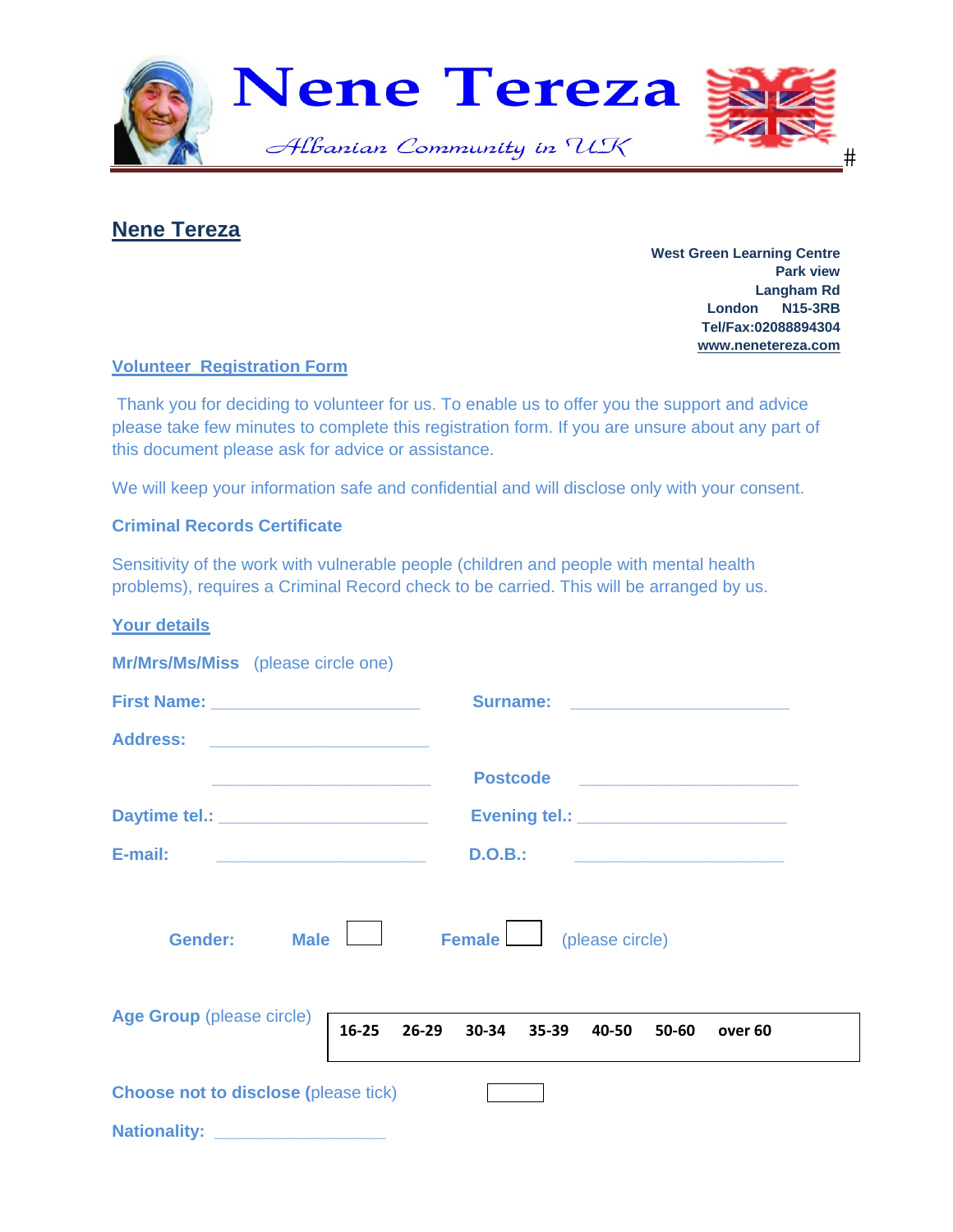

**Religion:** \_\_\_\_\_\_\_\_\_\_\_\_\_\_\_\_\_\_\_\_\_

**If you wish not to disclose please tick the box** 

**Do you consider yourself to be disabled or to have any specific support needs?** 

**Yes No** 

**Do not wish to disclose** 

**If yes please tell us more: \_\_\_\_\_\_\_\_\_\_\_\_\_\_\_\_\_\_\_\_\_\_\_\_\_\_\_\_\_\_\_\_\_\_\_\_\_\_\_\_\_\_\_\_\_\_\_\_\_** 

 **Please tick each box when you are available for volunteering** 

|             |  | Monday Monday Tuesday Wednesday Thursday Friday |  | <b>■ Saturdav</b> |
|-------------|--|-------------------------------------------------|--|-------------------|
| a.m.        |  |                                                 |  |                   |
| <b>p.m.</b> |  |                                                 |  |                   |

| <b>Employment Status:</b>   |  |
|-----------------------------|--|
| <b>Employed (full time)</b> |  |
| <b>Employed (part time)</b> |  |
| <b>Unemployed</b>           |  |
| <b>Self-employed</b>        |  |
| <b>Retired</b>              |  |
| volunteering                |  |

**Previous involvement in volunteering** 

 **Yes / No** 

**Have you previously volunteered for another organisation or project**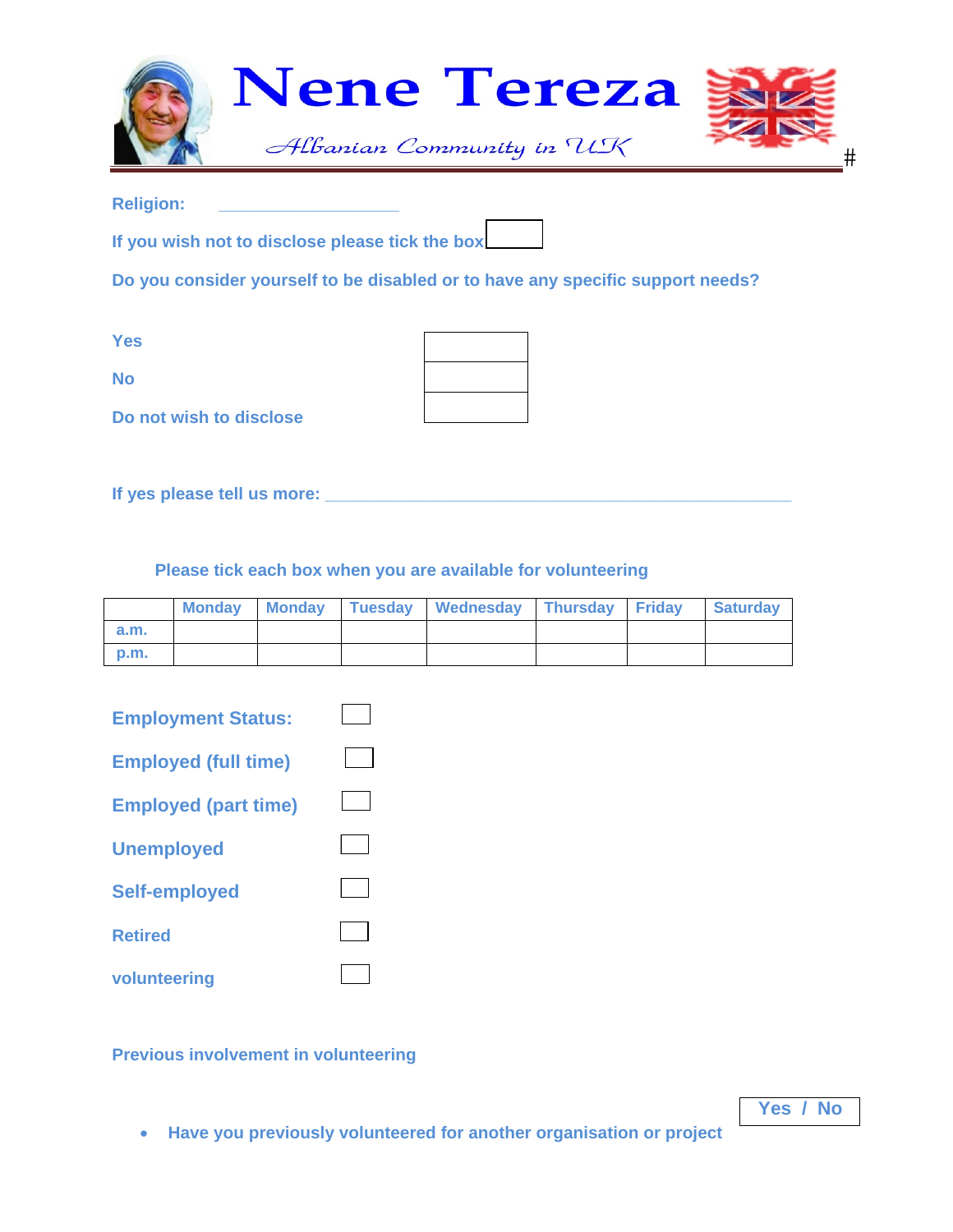

 **\_\_\_\_\_\_\_\_\_\_\_\_\_\_\_\_\_\_\_\_\_\_\_\_\_\_\_\_\_\_\_\_\_\_\_\_\_\_\_\_\_\_\_\_\_\_** 

 **\_\_\_\_\_\_\_\_\_\_\_\_\_\_\_\_\_\_\_\_\_\_\_\_\_\_\_\_\_\_\_\_\_\_\_\_\_\_\_\_\_\_\_\_\_\_** 

|  | If yes please tell us more |  |  |
|--|----------------------------|--|--|
|  |                            |  |  |

**Was the volunteering during the last 12 months?** 

 **Yes / No** 

**Please tick the box what you would like to do?** 

| <b>Befriending, Interpreting &amp; Advocacy</b> |  |
|-------------------------------------------------|--|
| <b>Teaching</b>                                 |  |
| <b>Dancing</b>                                  |  |
| IT, administration, reception                   |  |

#### **Other, please specify**

**From time to time we would take pictures of you during trainings and work and use them in our publicity and with funders. To do this we would need your permission, so we are asking you to give your consent by signing below (you can choose not to):** 

| . .<br>. . |  |  |  |  |
|------------|--|--|--|--|

Signature: